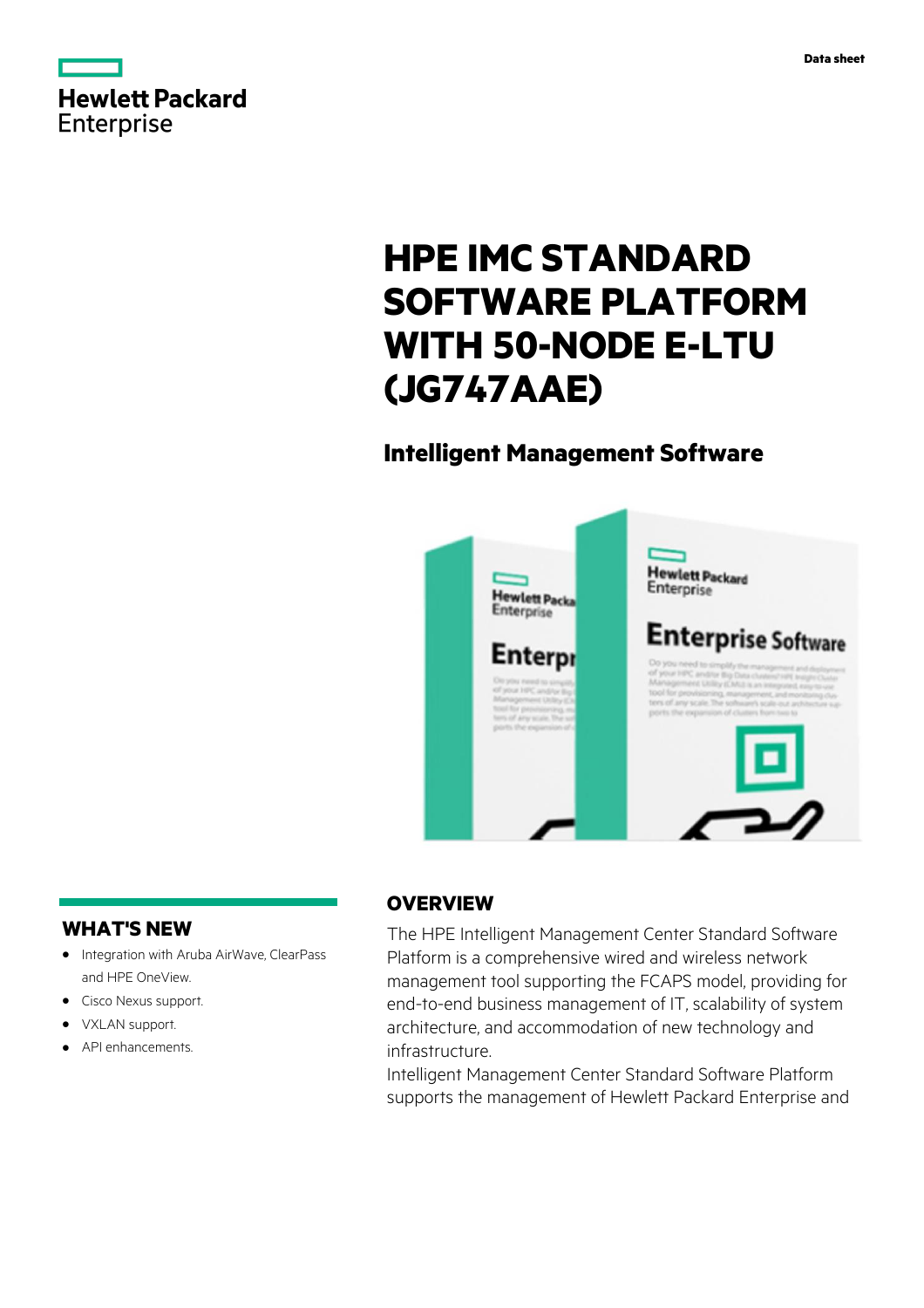third-party devices and comes with a base license for 50 managed devices with available additional node licenses. Includes the eAPI library enabling programmatic extensions.

### **FEATURES**

#### **Comprehensive Network Management for Medium-Sized Networks**

The HPE Intelligent Management Center Standard Software Platform is aimed at enterprises and business with branches, and integrates fault management, element configuration, and network monitoring from a central vantage point with third-party device support.

Contains license support for 50 managed devices with available additional licenses for purchase.

Delivers an extensive RESTful eAPI library that can be integrated with thirdparty software for additional functionality.

Collect data on archived information about the network, device, or Intelligent Management Center (IMC) optional software to appropriate Hewlett Packard Enterprise support organizations in a single step.

Gather data about network, resource, and administrator performance with a flexible, centralized reporting deliverable on a singular or periodic basis.

#### **Resource Management for Easy Device Management**

The HPE Intelligent Management Center Standard Software Platform offers management capabilities for a wide range of devices from routers and switches to desktops and servers.

View and monitor devices in a variety of visual methodologies, by device, IP, network topology, or through a custom view. Use the Security Control Center to enforce device settings consistently and sound alarms when they become noncompliant.

Ascertain the health of a particular device through the device details page containing the summary, connectivity testing, real-time data, and the option to Telnet/SSH into the device to fix any issues.

The Configuration Center can be used to track device changes.

#### **Detailed Performance Monitoring with Real-time Notifications**

The HPE Intelligent Management Center Standard Software Platform provides the ability to monitor device performance for report generation, performance information, and alarm notification.

Individually or collectively monitor devices for threshold settings, which when exceeded, sound an alarm.

Be alerted with integrated alarm notifications and easily fix issues from the console or by utilizing the Telnet/SSH proxy.

#### **Virtualization Management for VLANs, Virtual and Physical Networks**

The HPE Intelligent Management Center Enterprise Software Platform is one of the first management tools to integrate and monitor both virtual and physical networks.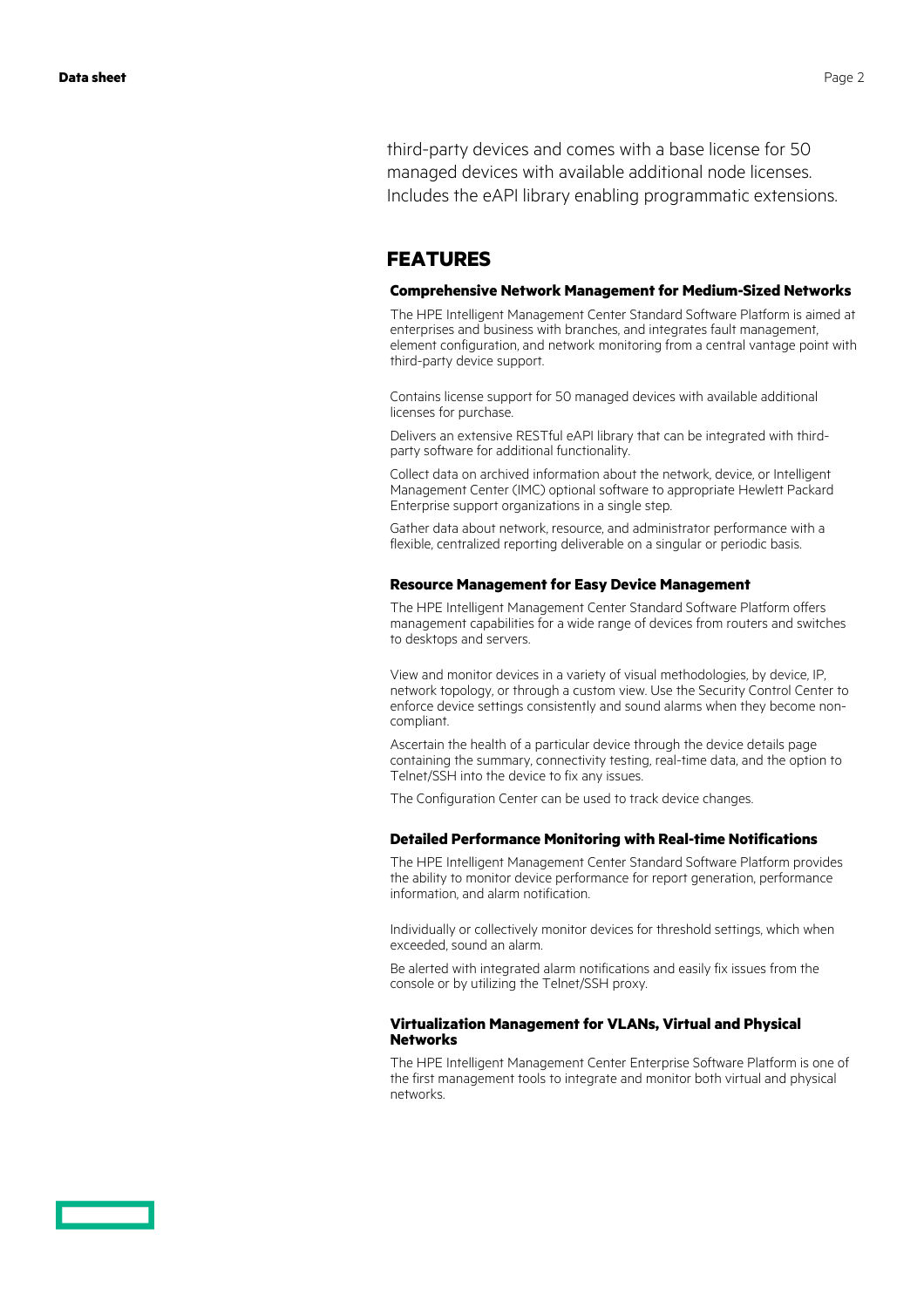Supports a variety of hypervisors including VMware vSphere, Microsoft Hyper-V, Citrix Xen and KVM.

Manages VLANs on a global or on a per device basis and create standardized VLANs one-by-one or in a batch operation.

You can view the status of all the VLANs through a network topology view, with the ability to monitor and manage devices from the same view.

### **Technical specifications HPE IMC Standard Software Platform with 50-node E-LTU**

| <b>Product Number</b>                   | JG747AAF                                                                                                                                                                                                                                                                                                                                                                                                                                                                            |
|-----------------------------------------|-------------------------------------------------------------------------------------------------------------------------------------------------------------------------------------------------------------------------------------------------------------------------------------------------------------------------------------------------------------------------------------------------------------------------------------------------------------------------------------|
| <b>Differentiator</b>                   | Electronic delivery of license for HPE IMC Standard Edition Software Platform with 50-node E-LTU                                                                                                                                                                                                                                                                                                                                                                                    |
| <b>Browser supported</b>                | IF 10 or 11<br>Firefox 30 or later<br>Chrome 35 or later.                                                                                                                                                                                                                                                                                                                                                                                                                           |
| <b>Software (required)</b>              | Database:                                                                                                                                                                                                                                                                                                                                                                                                                                                                           |
|                                         | Microsoft SQL Server 2008 Service Pack 3 (Windows only)<br>Microsoft SQL Server 2008 R2 Service Pack 2 (Windows only)<br>Microsoft SQL Server 2012 Service Pack 2 (Windows only)<br>Microsoft SQL Server 2014 (Windows only)<br>Oracle 11g Release 1 (Linux only)<br>Oracle 11g Release 2 (Linux only)<br>MySQL Enterprise Server 5.5 (Linux and Windows) (Up to 1000 devices are supported)<br>MySQL Enterprise Server 5.6 (Linux and Windows) (Up to 1000 devices are supported). |
| Software (recommended)                  | Client: Windows XP SP3 or later.                                                                                                                                                                                                                                                                                                                                                                                                                                                    |
| Minimum system requirements             | Server: Intel® Pentium® 4 3.0 GHz, 4 GB RAM memory, 50 GB storage, 10/100 Mbps NIC<br>Client: Intel® Pentium® 4 2.0 GHz, 2 GB RAM memory, 50 GB storage, 10/100 Mbps NIC.                                                                                                                                                                                                                                                                                                           |
| <b>System requirements, recommended</b> | Server: 3.0 GHz Intel® Xeon® or Intel® Core™ 2 Duo processor or equivalent<br>4 GB RAM<br>100 GB<br>10/100 Mbps.                                                                                                                                                                                                                                                                                                                                                                    |
| <b>Technical notes</b>                  | Operating systems marked X64 are recommended. Client: JRE 1.6.0_update 27 or later is recommended.<br>For fewer than 500 nodes, 1 CPU is sufficient<br>From 500 to 2.000 nodes, there should be 2 CPUs or 1 dual-core CPU<br>For more than 2,000 nodes, there should be 4 CPUs or 2 dual-core CPUs.                                                                                                                                                                                 |